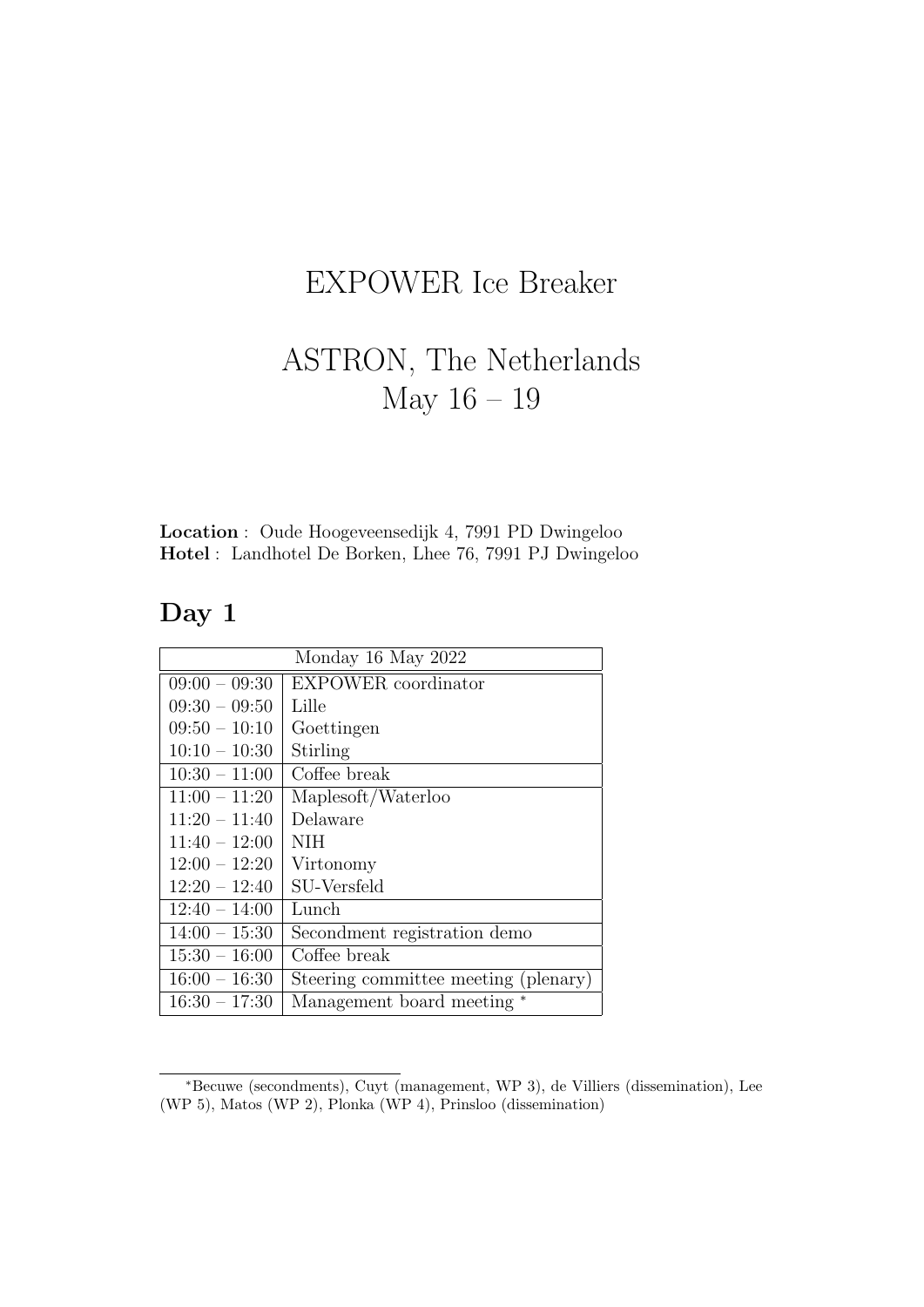# Day 2

| Tuesday 17 May 2022 |                          |  |
|---------------------|--------------------------|--|
| $09:00 - 09:30$     | <b>ASTRON</b> local host |  |
| $09:30 - 09:50$     | SU-de Villiers           |  |
| $09:50 - 10:10$     | Craft Prospect           |  |
| $10:10 - 10:30$     | <b>NTU</b>               |  |
| $10:30 - 11:00$     | Coffee break             |  |
| $11:00 - 11:20$     | <b>KBC</b>               |  |
| $11:20 - 11:40$     | <b>ITRI</b>              |  |
| $11:40 - 12:00$     | Genicap                  |  |
| $12:00 - 12:20$     | Mahr                     |  |
| $12:20 - 12:40$     | Siemens                  |  |
| $12:40 - 14:00$     | Lunch                    |  |
| $14:00 - 17:00$     | <b>LOFAR</b> excursion   |  |

# Day 3

| Wednesday 18 May 2022 |                 |  |
|-----------------------|-----------------|--|
| $09:00 - 10:00$       | Gielis          |  |
| $10:00 - 10:30$       | Ou              |  |
| $10:30 - 11:00$       | Coffee break    |  |
| $11:00 - 11:30$       | O <sub>11</sub> |  |
| $11:30 - 12:00$       | Saee            |  |
| $12:00 - 12:30$       | Knaepkens       |  |
| $12:30 - 14:00$       | Lunch           |  |
| $14:00 - 14:30$       | Wijnholds       |  |
| $14:30 - 15:00$       | Weideman        |  |
| $15:00 - 16:00$       | Gerhard         |  |
| $16:00 - 16:30$       | Coffee break    |  |
| $18:30 - 21:00$       | Workshop dinner |  |

# Day 4

| Thursday 19 May 2022           |  |  |
|--------------------------------|--|--|
| $09:00 - 10:30$   Q&A session  |  |  |
| $10:30 - 11:00$   Coffee break |  |  |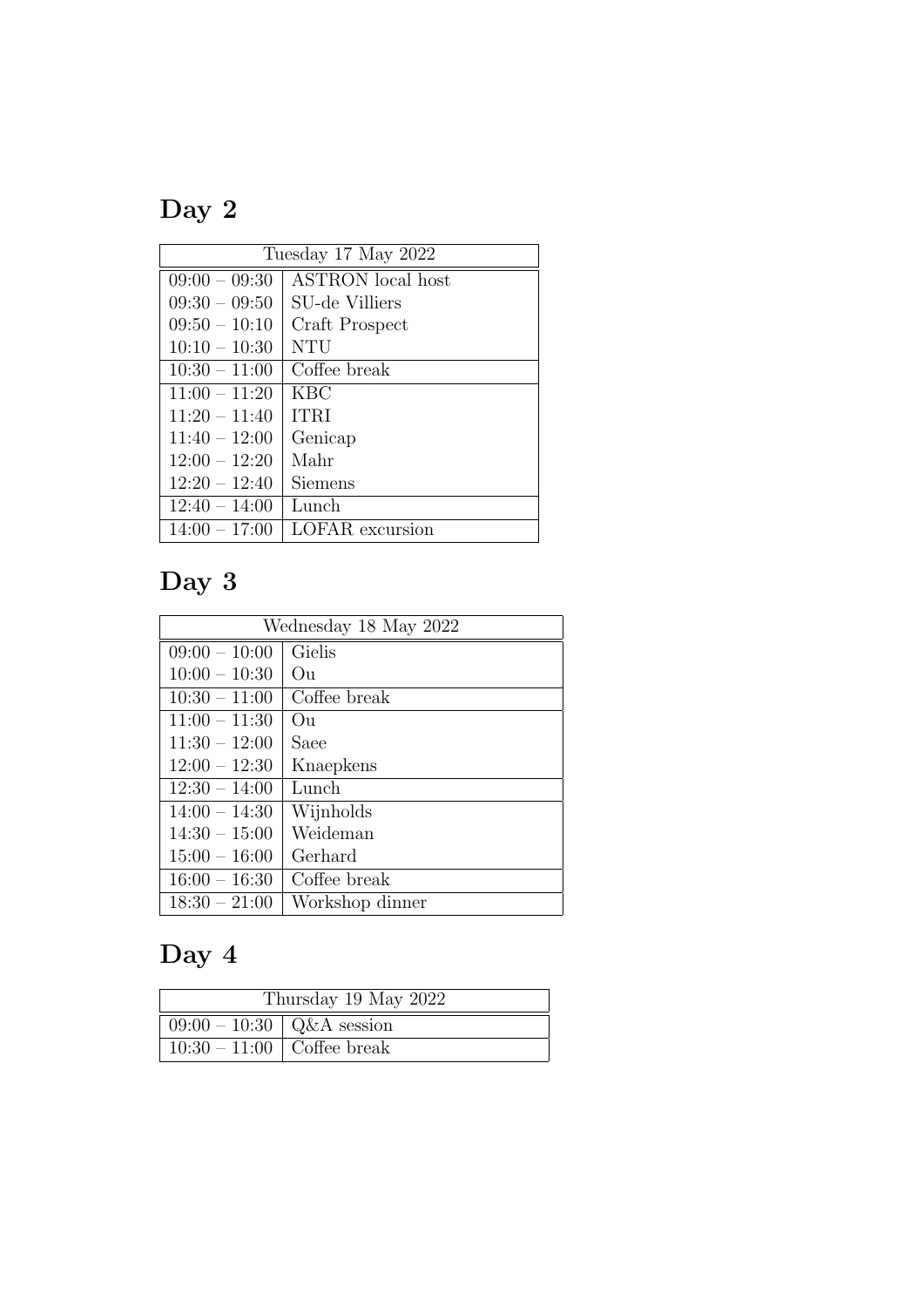### Participants :

- Bernd Beckermann
- Stefan Becuwe (online)
- Deepayan Bhowmik (online)
- Fabio Bianciardi
- Andreas Beutler
- Wen-Yang Chu
- Annie Cuyt
- Dirk de Villiers
- Jürgen Gerhard
- Johan Gielis
- Polly Huang (online)
- Phil Karagiannakis (online)
- Ferre Knaepkens
- Wen-shin Lee
- Ridalise Louw
- Ana Matos
- Yvonne Ou
- Gerlind Plonka
- David Prinsloo
- Mina Saee
- Bob Wang (online)
- Rina-Mari Weideman
- Stefan Wijnholds
- Irem Yaman (online)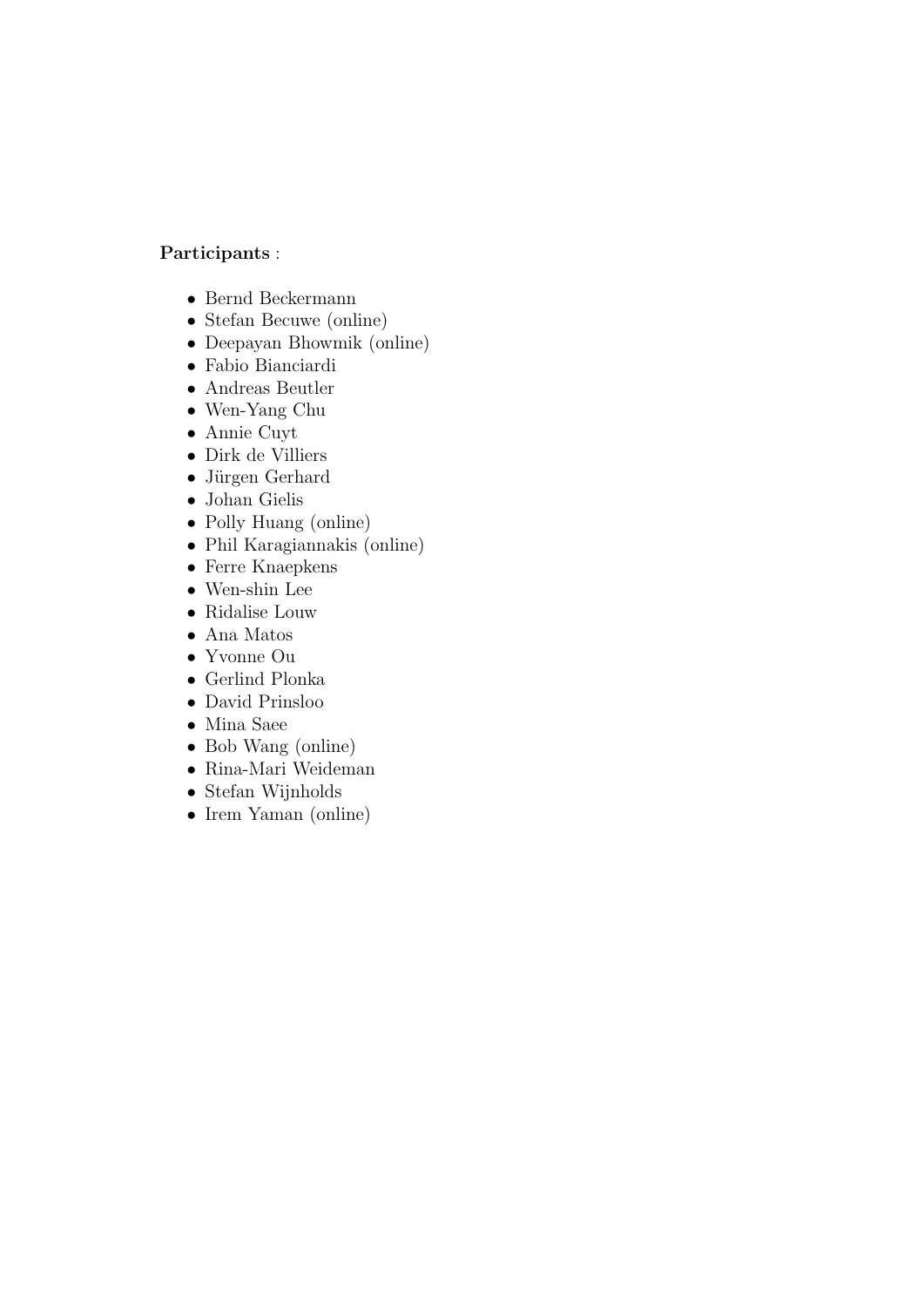## GT in biology, geometry and technology

#### Johan Gielis

Genicap Beheer BV, Netherlands

In the study of natural shapes and phenomena, the search for a unifying description is one of the key strategies. At the age of 23, Gabriel Lamé (1795-1860) published a small booklet on geometrical methods. To apply geometry to crystallography, he introduced supercircles and superellipses. A generalization of Lam´e curves to Gielis curves enlarges the scope of a unified geometric description to many more natural shapes. In the past decade, this model has been tested successfully on over 40000 biological specimen [1] including tree rings, culms of bamboos, starfish and avian eggs. In the application of mathematics to the natural sciences we adhere to nine principles (three sets of three) that serve as our guide; the complexity of the model, the validation when tested on empirical data, and the connection to mathematical physics and computability.

From a geometrical point of view, Gielis Transformations are a generalization of the Euclidean circle and conic sections, and related to Minkowski and the simplest Riemann-Finsler geometries. Among others, this has opened the door for the application of classical Fourier projection methods to solve boundary value problems (Laplace, Helmholtz,...) on starlike domains in 2D and 3D [2]. With each shape, dedicated trigonometric functions can be defined and generalized Pythagorean Theorems. One example is Dtrigonometry based on the diamond or inscribed circle, with potential applications in modeling piecewise linear signals. A natural connection between Gielis transformation on the one hand, and Chebyshev polynomials and pseudo-Chebyshev functions on the other, has emerged [2].

These developments have also found their way in various applications in science and technology. Examples will include minimal surfaces, antenna design and information sciences.

#### References

[1] J. GIELIS, The geometrical beauty of plants. Atlantis-Springer, Amsterdam, 2017.

[2] P.E. RICCI J. GIELIS, From Pythagoras to Fourier and from Geometry to Nature. Athena Publishing, Amsterdam, 2022.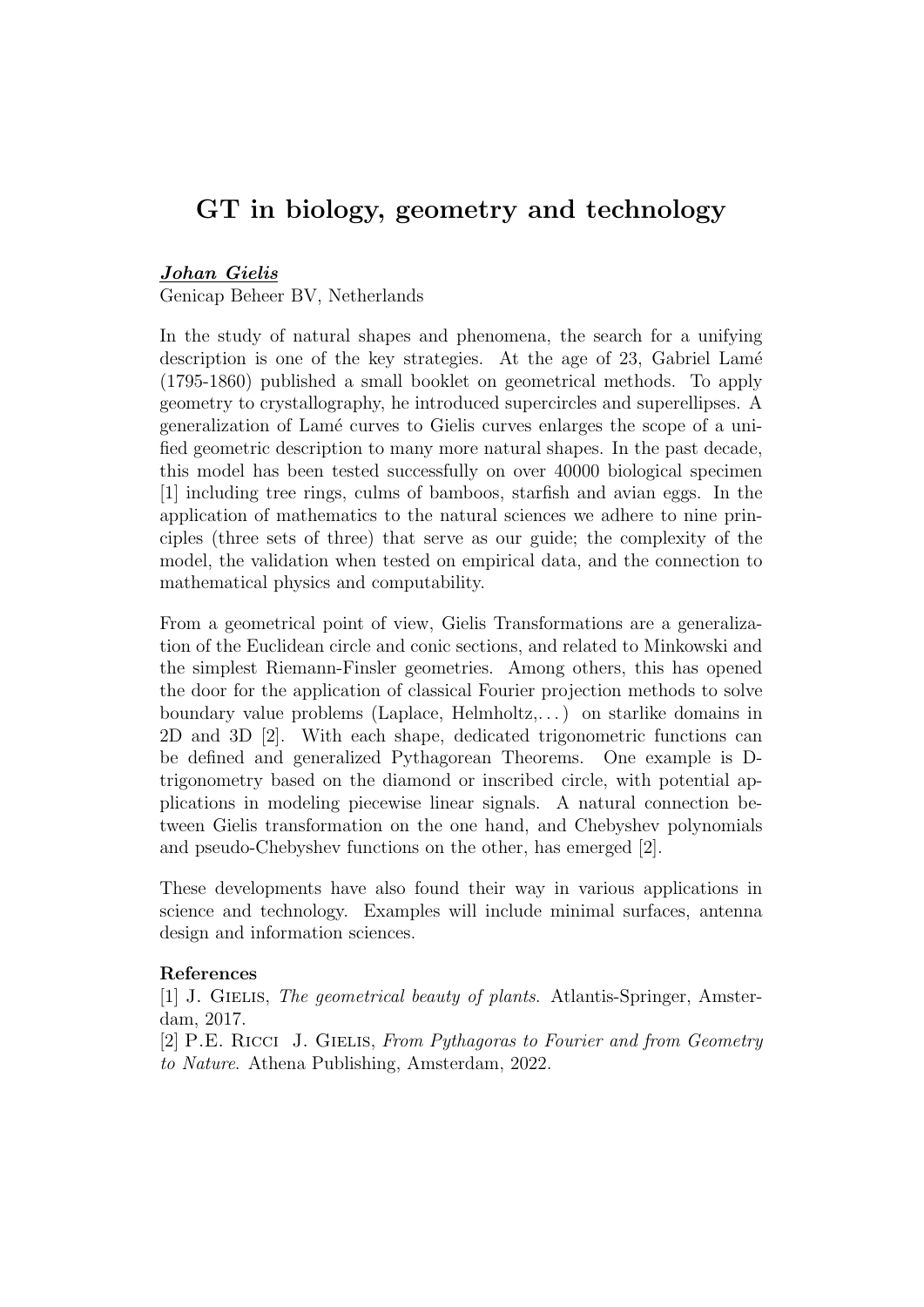## Exponential sums for Nevanlinna-Herglotz functions

### $Miao\emph{-} Jung~Yvonne~\emph{O}u^1,~Jiangming~Xie^2,$

<sup>1</sup> Department of Mathematical Sciences, University of Delaware, Newark, Delaware, USA

<sup>2</sup> Department of Mathematics, Tsinghua University, Beijing, China

The Nevanlinna-Herglotz-R functions have played an important role in applications in physics and in the study of resolvent of self-adjoint operator. Roughly speaking, they are functions that obey causality. In this talk, I will present several important examples of these functions and explain why the exponential sum approximation of these functions make sense and how it can be used for developing an efficient numerical solver for the corresponding physics system. The method of two-sided residue approximation, which can be used to find the exponents and weights from interpolating in the frequency domain, will also be explained.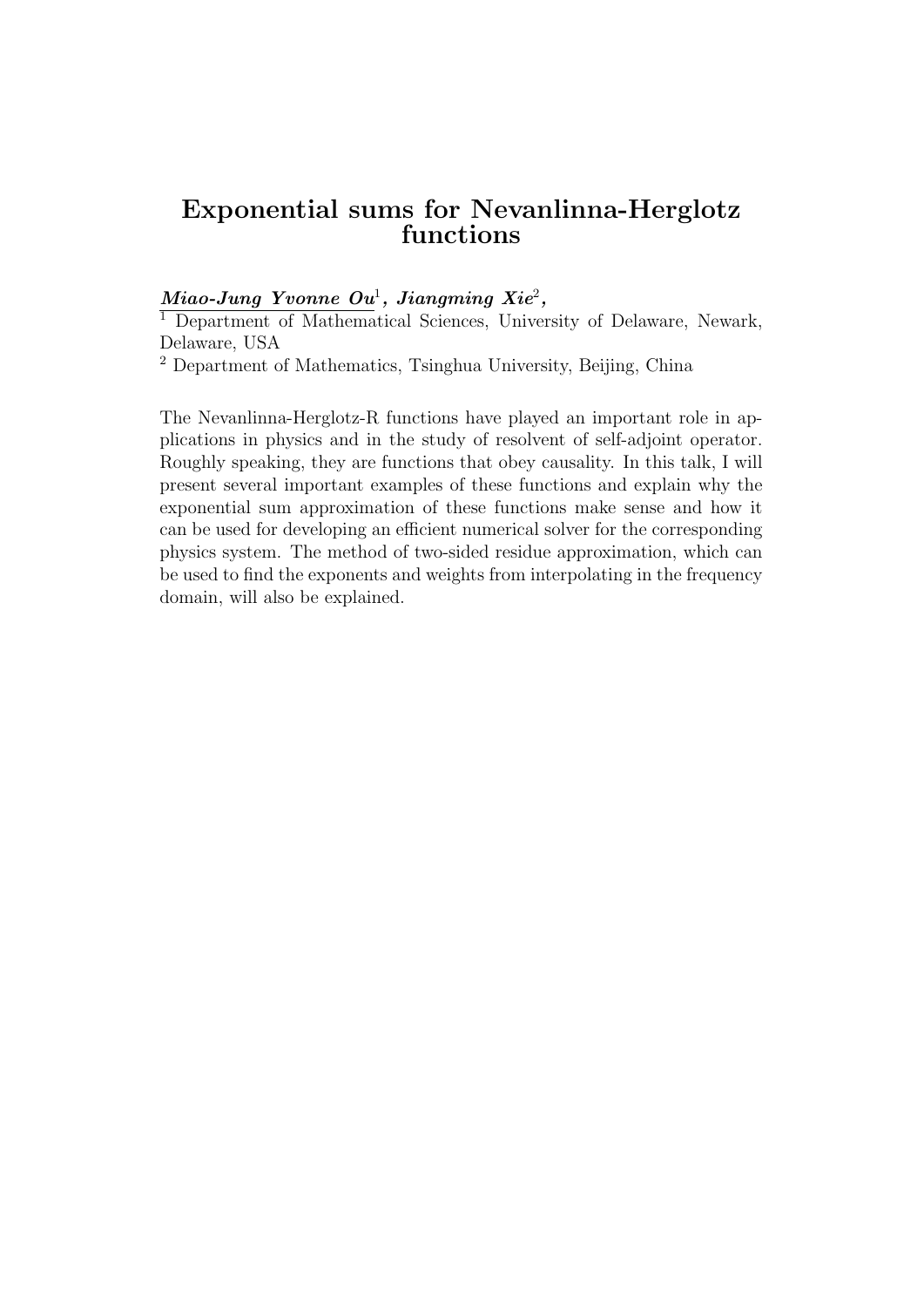## A New Cutting Quadratic Method for Min-Max Problem

### $\bm{M}$ ina  $\bm{S}$ aee $^1$ , D. Russell Luke $^2$ , Adrian S. Lewis $^3$

 $1$  Georg-August-Universität Göttingen/Institute of Numerical and Applied Mathematicsn, Germany

<sup>2</sup> Georg-August-Universität Göttingen/Institute of Numerical and Applied Mathematicsn, Germany

<sup>3</sup> Cornell University/ School of Operations Research and Information Engineering, USA

We present a Bundle Newton method for minimizing the maximum of smooth convex functions which incorporates recent developments in nonsmooth analysis. Our proposed method is a two-phase approach where in the first phase random sampling and "cutting quadratics" are applied to identify the active manifolds at the solution. This phase of the algorithm is finitely terminating. The second phase of the algorithm proceeds along the lines of conventional approaches, though our analysis shows superlinear convergence without the usual assumptions of strong convexity

#### References

[1] J.V. Burke, A.S. Lewis, and M.L. Overton. Approximating subdifferentials by random sampling of gradients. Mathematics of Operations Research, 29, 567-584, 2002.

[2]J. B. Hiriart-Urruty, C. Lemarechal. Convex Analysis and Minimization Algorithms,  $I \& II$ . Grundlehren Math, Wiss. Springer-Verlag, New York, 305-306, 1993.

[3] M. Fukushima, Z.Q. Luo, and P. Tseng. A sequential quadratically constrained quadratic programming method for differentiable convex minimization. SIAM Journal on Optimization, 13, 1098-1119, 2003.

[4] Y.E. NESTEROV, A.S. NEMIROVSKII. Interior-Point Polynomial Algorithms in Convex Programming. SIAM Publications, Philadelphia, 1994.

[5] R.T. ROCKAFELLAR. Convex Analysis. Princeton University Press, 1970.

[6] R.T. ROCKAFELLAR, R.J. WETS. Variational Analysis. Grundlehren Math, Wiss. Springer-Verlag, Berlin, 3 edition, 2009.

[7] M.V. SOLODOV. On the sequential quadratically constrained quadratic programming methods. Mathematics of Operations Research, 29, 64-79, 2004.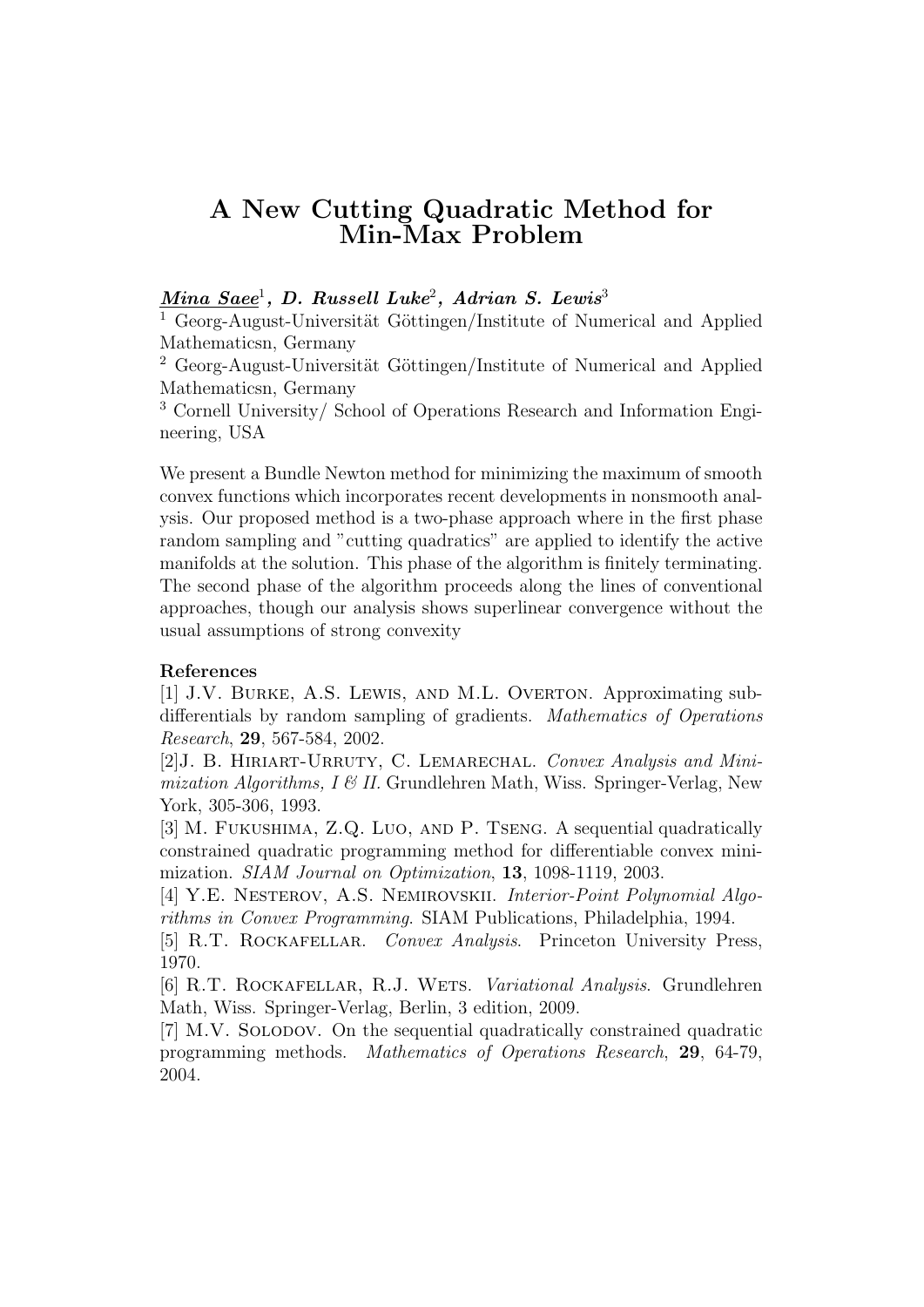## Least-squares Multidimensional Exponential Analysis

#### $\textit{Ferre Knaepkens}^1$ , Annie Cuyt<sup>1</sup>, Wen-shin Lee<sup>2</sup>, Yuan Hou<sup>1</sup>

<sup>1</sup> Department of Computer Science, University of Antwerp, Belgium <sup>2</sup> Computing Science and Mathematics, University of Stirling, United Kingdom

Exponential analysis consists in extracting the coefficients  $\alpha_j$ ,  $j = 1, \ldots, n$ , and exponents  $\phi_j$ ,  $j = 1, \ldots, n$ , of an exponential model, from a limited number of observations of the model's behaviour. Since there are  $2n$  unkown parameters for  $n$  exponential terms, this directly leads to a non-linear square system of  $2n$  equations. However, in practice the signal is often perturbed by noise, hence, additional samples are collected and accumulated in an overdetermined non-linear system. Now the question remains how such a noisy overdetermined system behaves and how we can use this information to improve the accuracy of the results. In the case of a square system it is shown in [1] that the exponential analysis problem is deeply intertwined with Padé approximation theory and symmetric tensor decomposition, for both the one-dimensional and multi-dimensional cases. In particular the connection with Pad´e approximations is very interesting, since it allows the use of Froissart doublets to effectively filter out the noise and correctly estimate the number of terms  $n$ . It still remains to be shown that these properties also hold for the least-squares setting of the exponential analysis problem.

Furthermore, we focus on three different application domains, ranging from only one dimension to three-dimensional problems, each with its own challenges. First up is one-dimensional direction of arrival estimation, then image denoising of structured images and finally inverse synthetic aperture radar. We combine sub-Nyquist sampling, a validation technique based on Froissart doublets and new matrix pencil methods in order to tackle these challenging engineering applications.

#### References

[1] F. Knaepkens, A. Cuyt, and W.-s. Lee, From Exponential Analysis to Padé Approximation and Tensor Decomposition, in One and More Dimensions. In Computer Algebra in Scientific Computing, G. Vladimir, K. Wolfram, S. Werner, and V. Evgenii (eds.), 116–130. Lille, 2018.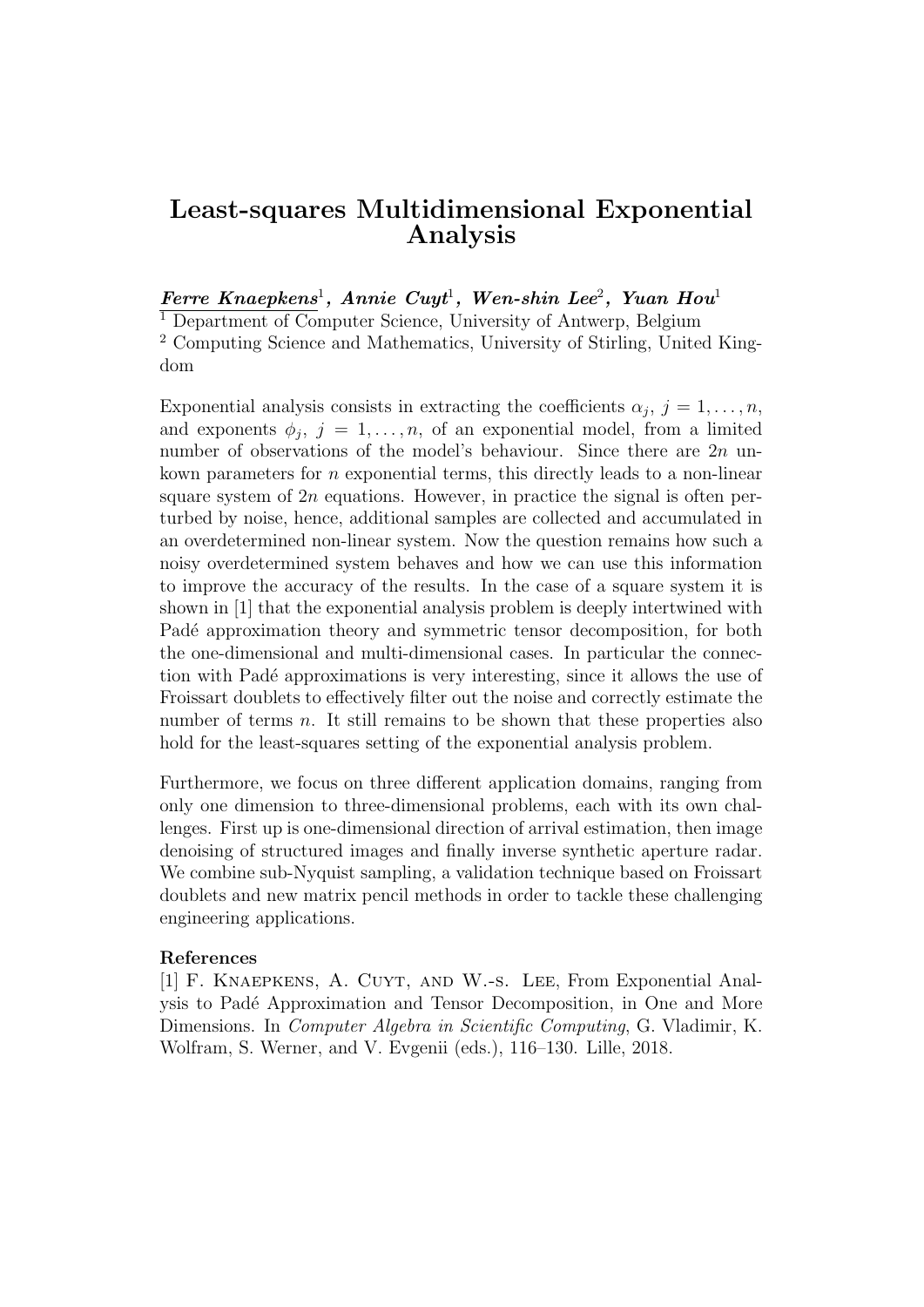## Exponentials in radio astronomical data processing

Stefan J. Wijnholds

Innovation & Systems, ASTRON, The Netherlands

In this talk, I give an introductory overview of radio astronomical signal processing and highlight several data processing challenges in which exponential functions play a pivotal role. These challenges include image reconstruction from radio-interferometric data, localisation of individual antennas in a large array, delay fitting and analysis of time series in search for transient phenomena. However, this is definitely not an exhaustive list and merely intended to give the audience a flavour of challenges in radio astronomy where exponential analysis techniques play a key role.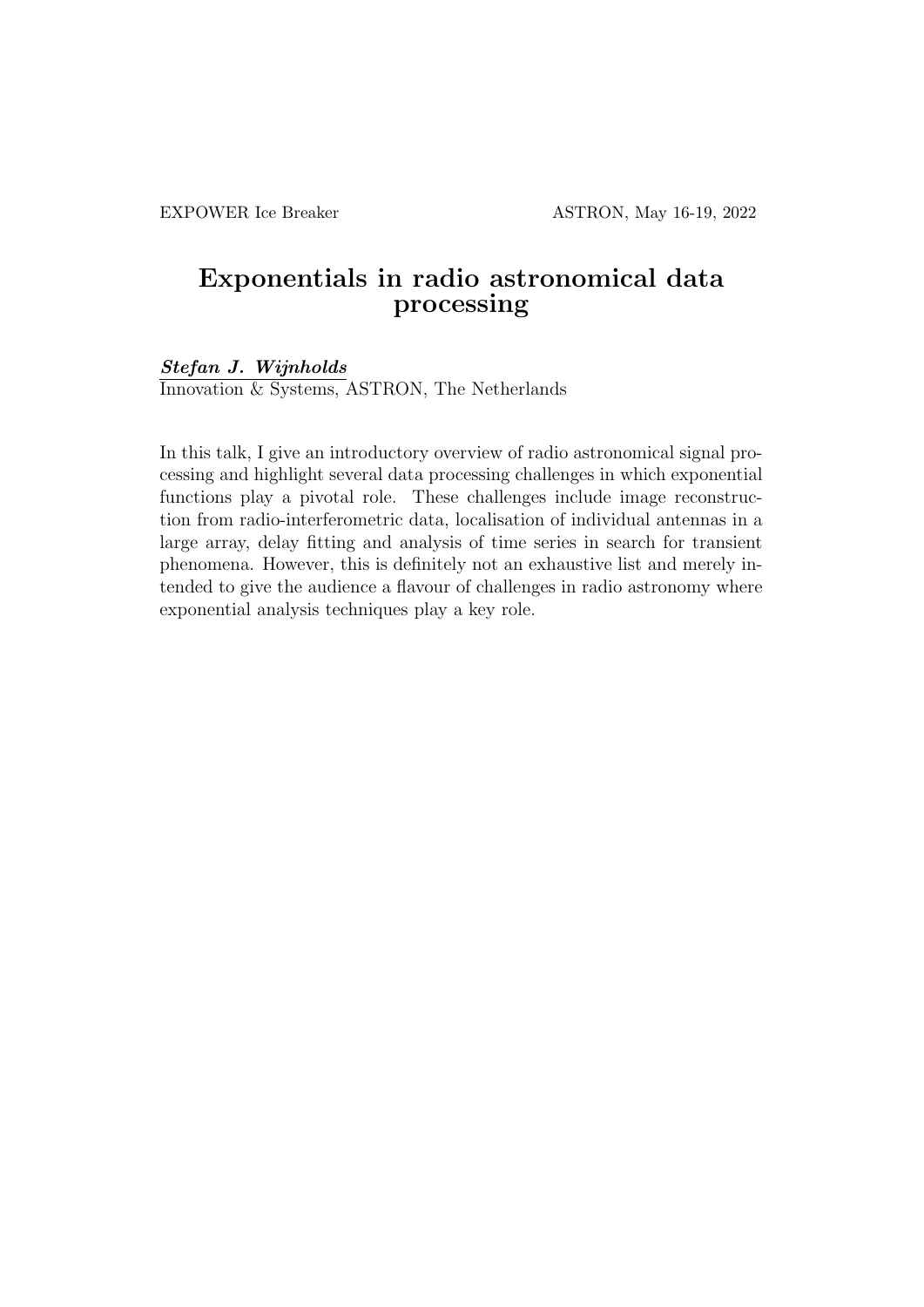## Antenna Position Estimation through Sub-Sampled Exponential Analysis of Signals in the Near-Field

 $\boldsymbol{R}$ ina-Mari Weideman<sup>1</sup>, Ridalise Louw<sup>1</sup>, Ferre Knaepkens<sup>2</sup>, ,Dirk  $de\\n$  Villiers<sup>1</sup>, Annie Cuyt<sup>2</sup>, Wen-shin Lee<sup>3</sup>, Stefan J. Wijnholds<sup>1,4</sup> <sup>1</sup> Dept of Electrical  $\&$  Electronic Engineering, Stellenbosch University, South

<sup>2</sup> Dept of Computer Science, University of Antwerp, Belgium

<sup>3</sup> Division of Computing Science and Mathematics, University of Stirling, Scotland, UK

<sup>4</sup> Dept of Innovation Systems, Netherlands Institute for Radio Astronomy (ASTRON), The Netherlands

Antenna position estimation is an important problem in large irregular arrays where the positions might not be known very accurately from the start. We present a method using harmonically related signals transmitted from an Un- manned Aerial Vehicle (UAV), with the added advantage that the UAV can be in the near-field of the receiving antenna array. The received signal samples at a chosen reference antenna element are compared to those at every other element in the array in order to find its position. We show that the method delivers excellent results using ideal synthetic data with added noise. Furthermore, we also simulate the problem in a full-wave solver. Although the results are less accurate than when synthetic data are used, due to the effects of mutual cou- pling, the method still performs well, with errors smaller than 4% of the smallest transmitted wavelength.

Africa